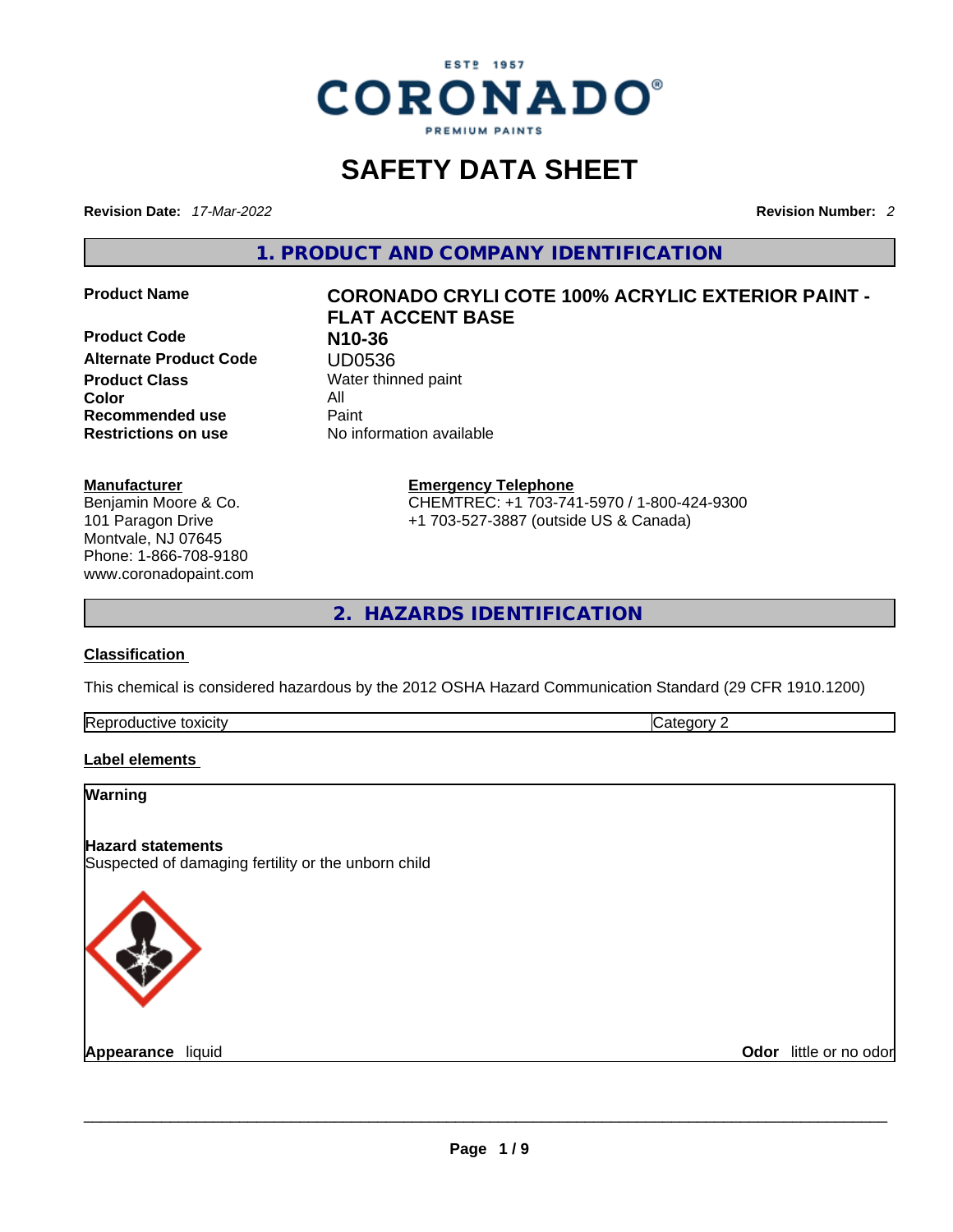## **Precautionary Statements - Prevention**

Obtain special instructions before use Do not handle until all safety precautions have been read and understood Use personal protective equipment as required

#### **Precautionary Statements - Response**

IF exposed or concerned: Get medical advice/attention

#### **Precautionary Statements - Storage**

Store locked up

#### **Precautionary Statements - Disposal**

Dispose of contents/container to an approved waste disposal plant

#### **Hazards not otherwise classified (HNOC)**

Not applicable

#### **Other information**

No information available

 **WARNING:** This product contains isothiazolinone compounds at levels of <0.1%. These substances are biocides commonly found in most paints and a variety of personal care products as a preservative. Certain individuals may be sensitive or allergic to these substances, even at low levels.

## **3. COMPOSITION INFORMATION ON COMPONENTS**

| <b>Chemical name</b>                          | CAS No.    | Weight-%        |
|-----------------------------------------------|------------|-----------------|
| Nepheline syenite                             | 37244-96-5 | $30 - 35$       |
| Diatomaceous earth                            | 61790-53-2 | $^{\prime}$ - 5 |
| Zinc oxide                                    | 1314-13-2  | - 5             |
| Sodium C14-C16 olefin sulfonate               | 68439-57-6 | $0.1 - 0.5$     |
| 2.2.4-trimethyl-1.3-pentanediol diisobutyrate | 6846-50-0  | $0.1 - 0.5$     |

# **4. FIRST AID MEASURES**

| <b>General Advice</b> | If symptoms persist, call a physician. Show this safety data sheet to the doctor in<br>attendance.       |
|-----------------------|----------------------------------------------------------------------------------------------------------|
| <b>Eye Contact</b>    | Rinse thoroughly with plenty of water for at least 15 minutes and consult a<br>physician.                |
| <b>Skin Contact</b>   | Wash off immediately with soap and plenty of water while removing all<br>contaminated clothes and shoes. |
| <b>Inhalation</b>     | Move to fresh air. If symptoms persist, call a physician.                                                |
| Ingestion             | Clean mouth with water and afterwards drink plenty of water. Consult a physician<br>if necessary.        |
| <b>Most Important</b> | None known.                                                                                              |
|                       |                                                                                                          |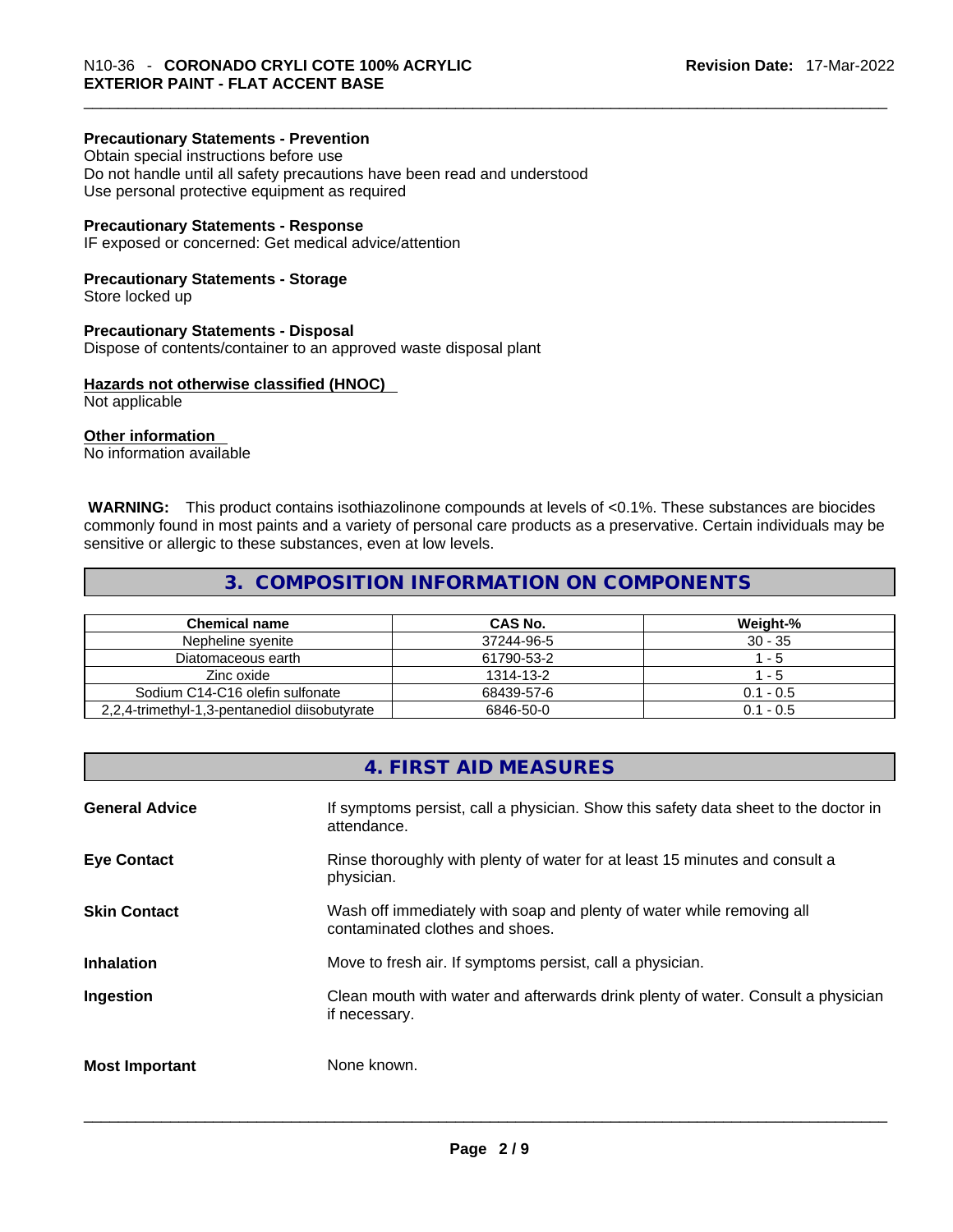**Symptoms/Effects** 

| <b>Notes To Physician</b>                                                        | Treat symptomatically.    |                                                                                                                                              |                                |  |
|----------------------------------------------------------------------------------|---------------------------|----------------------------------------------------------------------------------------------------------------------------------------------|--------------------------------|--|
|                                                                                  | 5. FIRE-FIGHTING MEASURES |                                                                                                                                              |                                |  |
| <b>Suitable Extinguishing Media</b>                                              |                           | Use extinguishing measures that are appropriate to local<br>circumstances and the surrounding environment.                                   |                                |  |
| Protective equipment and precautions for firefighters                            |                           | As in any fire, wear self-contained breathing apparatus<br>pressure-demand, MSHA/NIOSH (approved or equivalent)<br>and full protective gear. |                                |  |
| <b>Specific Hazards Arising From The Chemical</b>                                |                           | Closed containers may rupture if exposed to fire or<br>extreme heat.                                                                         |                                |  |
| Sensitivity to mechanical impact                                                 |                           | No                                                                                                                                           |                                |  |
| Sensitivity to static discharge                                                  |                           | No                                                                                                                                           |                                |  |
| <b>Flash Point Data</b><br>Flash point (°F)<br>Flash Point (°C)<br><b>Method</b> |                           | Not applicable<br>Not applicable<br>Not applicable                                                                                           |                                |  |
| <b>Flammability Limits In Air</b>                                                |                           |                                                                                                                                              |                                |  |
| Lower flammability limit:<br><b>Upper flammability limit:</b>                    |                           | Not applicable<br>Not applicable                                                                                                             |                                |  |
| <b>NFPA</b><br>Health: 2                                                         | Flammability: 0           | <b>Instability: 0</b>                                                                                                                        | <b>Special: Not Applicable</b> |  |
| <b>NFPA Legend</b><br>0 - Not Hazardous<br>1 - Slightly<br>2 - Moderate          |                           |                                                                                                                                              |                                |  |

- 3 High
- 
- 4 Severe

*The ratings assigned are only suggested ratings, the contractor/employer has ultimate responsibilities for NFPA ratings where this system is used.* 

*Additional information regarding the NFPA rating system is available from the National Fire Protection Agency (NFPA) at www.nfpa.org.* 

# **6. ACCIDENTAL RELEASE MEASURES**

| <b>Personal Precautions</b>      | Avoid contact with skin, eyes and clothing. Ensure adequate ventilation.                             |
|----------------------------------|------------------------------------------------------------------------------------------------------|
| <b>Other Information</b>         | Prevent further leakage or spillage if safe to do so.                                                |
| <b>Environmental precautions</b> | See Section 12 for additional Ecological Information.                                                |
| <b>Methods for Cleaning Up</b>   | Soak up with inert absorbent material. Sweep up and shovel into suitable<br>containers for disposal. |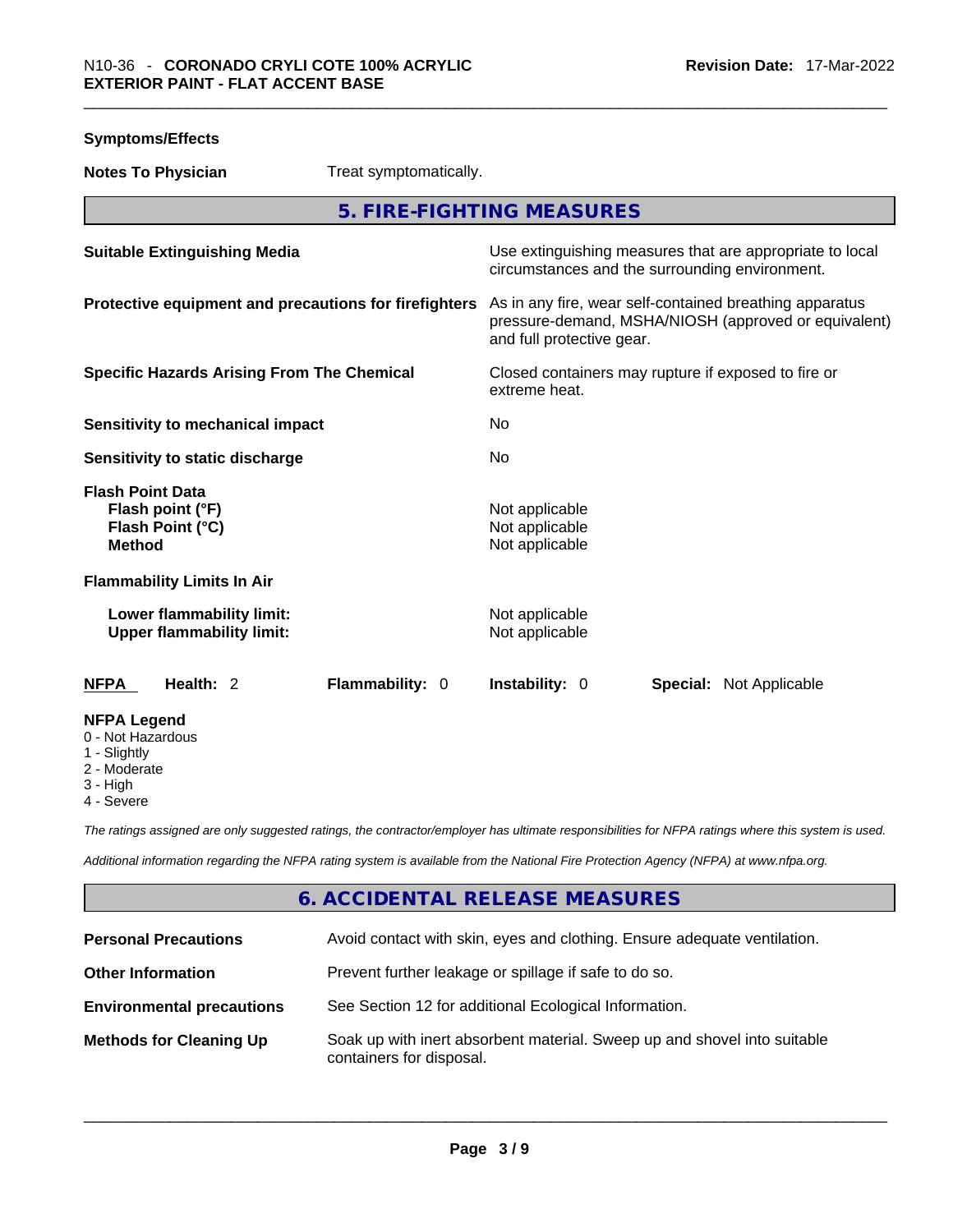|                               | 7. HANDLING AND STORAGE                                                                                                                                                          |
|-------------------------------|----------------------------------------------------------------------------------------------------------------------------------------------------------------------------------|
| <b>Handling</b>               | Avoid contact with skin, eyes and clothing. Avoid breathing vapors, spray mists or<br>sanding dust. In case of insufficient ventilation, wear suitable respiratory<br>equipment. |
| <b>Storage</b>                | Keep container tightly closed. Keep out of the reach of children.                                                                                                                |
| <b>Incompatible Materials</b> | No information available                                                                                                                                                         |

# **8. EXPOSURE CONTROLS/PERSONAL PROTECTION**

## **Exposure Limits**

г

| <b>Chemical name</b> | <b>ACGIH TLV</b>                                  | <b>OSHA PEL</b>            |
|----------------------|---------------------------------------------------|----------------------------|
| Diatomaceous earth   | N/E                                               |                            |
|                      |                                                   | 20 mppcf - TWA             |
| Zinc oxide           | STEL: 10 mg/m <sup>3</sup> respirable particulate | $5 \text{ mg/m}^3$ - TWA   |
|                      | matter                                            | 15 mg/m <sup>3</sup> - TWA |
|                      | TWA: $2 \text{ mg/m}^3$ respirable particulate    |                            |
|                      | matter                                            |                            |

#### **Legend**

ACGIH - American Conference of Governmental Industrial Hygienists Exposure Limits OSHA - Occupational Safety & Health Administration Exposure Limits N/E - Not Established

| <b>Engineering Measures</b>          | Ensure adequate ventilation, especially in confined areas.                                                                                                                                                                                                                                                                   |
|--------------------------------------|------------------------------------------------------------------------------------------------------------------------------------------------------------------------------------------------------------------------------------------------------------------------------------------------------------------------------|
| <b>Personal Protective Equipment</b> |                                                                                                                                                                                                                                                                                                                              |
| <b>Eye/Face Protection</b>           | Safety glasses with side-shields.                                                                                                                                                                                                                                                                                            |
| <b>Skin Protection</b>               | Protective gloves and impervious clothing.                                                                                                                                                                                                                                                                                   |
| <b>Respiratory Protection</b>        | In operations where exposure limits are exceeded, use a NIOSH approved<br>respirator that has been selected by a technically qualified person for the specific<br>work conditions. When spraying the product or applying in confined areas, wear a<br>NIOSH approved respirator specified for paint spray or organic vapors. |
| <b>Hygiene Measures</b>              | Avoid contact with skin, eyes and clothing. Remove and wash contaminated<br>clothing before re-use. Wash thoroughly after handling.                                                                                                                                                                                          |

## **9. PHYSICAL AND CHEMICAL PROPERTIES**

**Appearance liquid Odor**<br> **Odor Threshold**<br> **Odor Threshold**<br> **CODOR**<br> **CODOR**<br> **CODOR**<br> **CODOR**<br> **CODOR**<br> **CODOR**<br> **CODOR**<br> **CODOR**<br> **CODOR Density (Ibs/gal)** 10.9 - 11.0<br> **Specific Gravity** 1.30 - 1.32 **Specific Gravity** 

No information available<br>10.9 - 11.0 **pH pH No** information available **Viscosity (cps) Viscosity (cps) No information available Solubility(ies)**<br> **Solubility**<br> **Water solubility**<br> **Water solubility**<br> **Water solubility No information available Evaporation Rate** No information available \_\_\_\_\_\_\_\_\_\_\_\_\_\_\_\_\_\_\_\_\_\_\_\_\_\_\_\_\_\_\_\_\_\_\_\_\_\_\_\_\_\_\_\_\_\_\_\_\_\_\_\_\_\_\_\_\_\_\_\_\_\_\_\_\_\_\_\_\_\_\_\_\_\_\_\_\_\_\_\_\_\_\_\_\_\_\_\_\_\_\_\_\_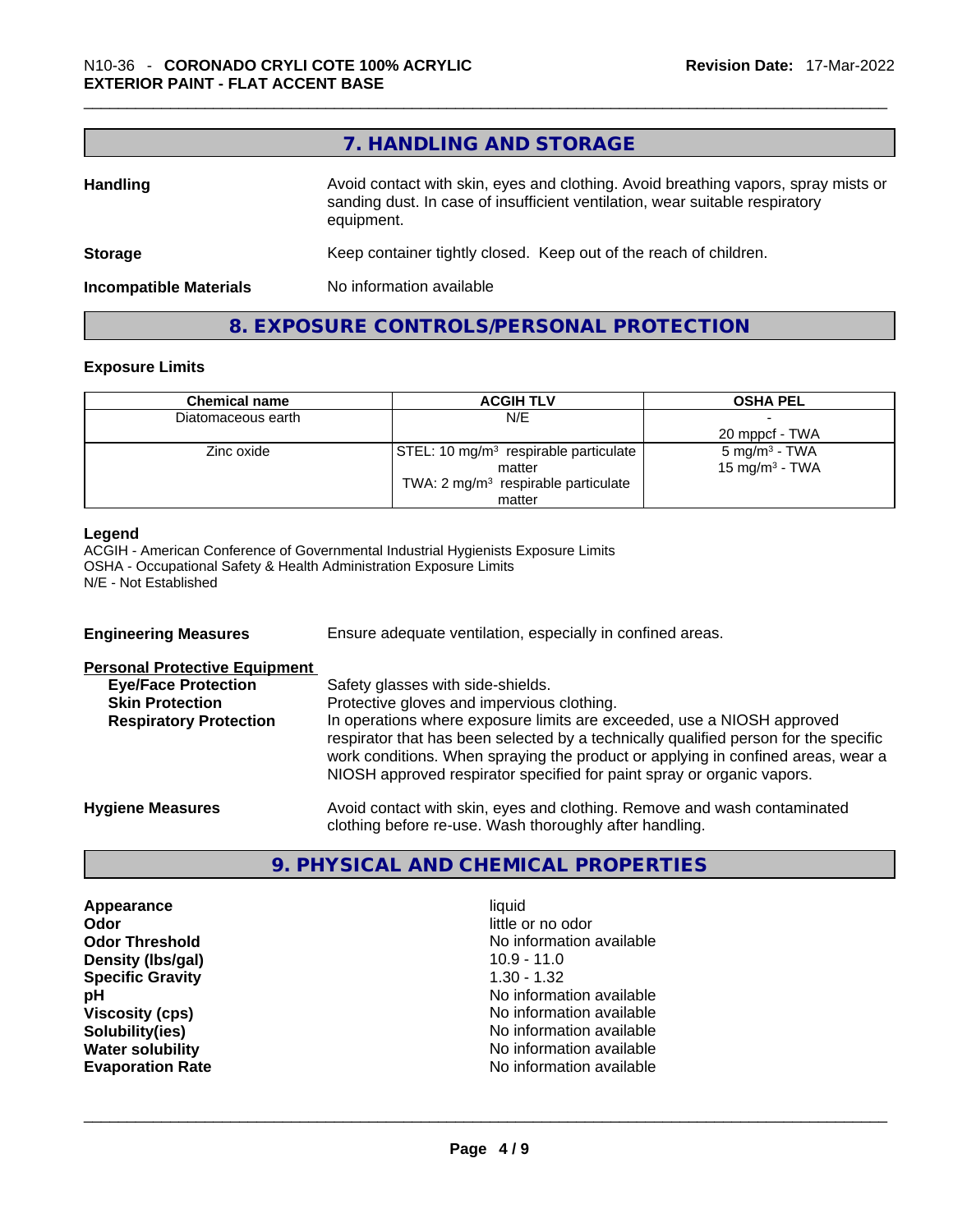**Vapor pressure Vapor pressure No information available Vapor density**<br> **We Solids**<br>
We Solid Wi, % Solids
2018 Wt. % Solids **Vol. % Solids** 30 - 40 **Wt. % Volatiles** 45 - 55 **Vol. % Volatiles** 60 - 70 **VOC Regulatory Limit (g/L)** < 50 **Boiling Point (°F)** 212 **Boiling Point (°C) Freezing point (°F)** 32 **Freezing Point (°C)** 0 **Flash point (°F)** Not applicable **Flash Point (°C)** Not applicable **Method**<br> **Plammability (solid, gas)**<br> **Plammability (solid, gas)**<br> **Not** applicable **Flammability** (solid, gas) **Upper flammability limit:** Not applicable **Lower flammability limit:** Not applicable **Autoignition Temperature (°F)** No information available **Autoignition Temperature (°C)** No information available **Decomposition Temperature (°F)** No information available **Decomposition Temperature (°C)** No information available **Partition coefficient** No information available

# **10. STABILITY AND REACTIVITY**

| <b>Reactivity</b>                         | Not Applicable                           |
|-------------------------------------------|------------------------------------------|
| <b>Chemical Stability</b>                 | Stable under normal conditions.          |
| <b>Conditions to avoid</b>                | Prevent from freezing.                   |
| <b>Incompatible Materials</b>             | No materials to be especially mentioned. |
| <b>Hazardous Decomposition Products</b>   | None under normal use.                   |
| <b>Possibility of hazardous reactions</b> | None under normal conditions of use.     |

**11. TOXICOLOGICAL INFORMATION** 

**Product Information Information on likely routes of exposure Principal Routes of Exposure** Eye contact, skin contact and inhalation. **Acute Toxicity Product Information** No information available **Symptoms related to the physical, chemical and toxicological characteristics Symptoms** No information available **Notifically and the set of the set of the set of the set of the set of the set of the set of the set of the set of the set of the set of the set of the set of the set of the set of the**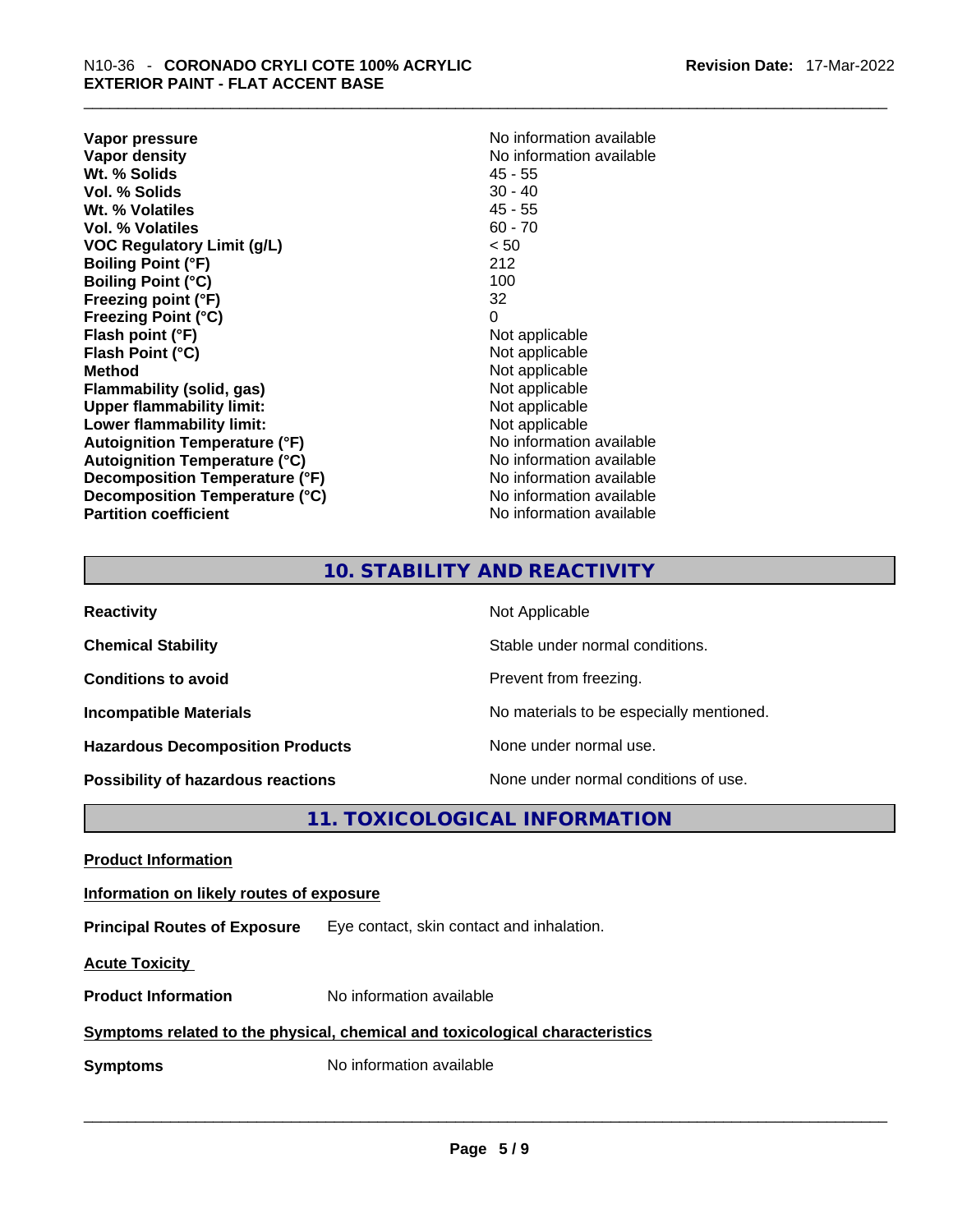#### **Delayed and immediate effects as well as chronic effects from short and long-term exposure**

| Eye contact                     | May cause slight irritation.                                                                                    |
|---------------------------------|-----------------------------------------------------------------------------------------------------------------|
| <b>Skin contact</b>             | Substance may cause slight skin irritation. Prolonged or repeated contact may dry<br>skin and cause irritation. |
| <b>Inhalation</b>               | May cause irritation of respiratory tract.                                                                      |
| Ingestion                       | Ingestion may cause gastrointestinal irritation, nausea, vomiting and diarrhea.                                 |
| <b>Sensitization</b>            | No information available                                                                                        |
| <b>Neurological Effects</b>     | No information available.                                                                                       |
| <b>Mutagenic Effects</b>        | No information available.                                                                                       |
| <b>Reproductive Effects</b>     | Possible risk of impaired fertility. Possible risk of harm to the unborn child.                                 |
| <b>Developmental Effects</b>    | No information available.                                                                                       |
| Target organ effects            | No information available.                                                                                       |
| <b>STOT - single exposure</b>   | No information available.                                                                                       |
| <b>STOT - repeated exposure</b> | No information available.                                                                                       |
| Other adverse effects           | No information available.                                                                                       |
| <b>Aspiration Hazard</b>        | No information available                                                                                        |

#### **Numerical measures of toxicity**

#### **The following values are calculated based on chapter 3.1 of the GHS document**

#### **Component Information**

| Chemical name                   | Oral LD50            | Dermal LD50              | Inhalation LC50        |
|---------------------------------|----------------------|--------------------------|------------------------|
| Zinc oxide<br>1314-13-2         | $>$ 5000 mg/kg (Rat) |                          |                        |
| Sodium C14-C16 olefin sulfonate | $= 2220$ mg/kg (Rat) | > 740 mg/kg (Rabbit)     | > 52 mg/L (Rat) 4 h    |
| 68439-57-6                      |                      |                          |                        |
| 2,2,4-trimethyl-1,3-pentanediol | $>$ 3200 mg/kg (Rat) | $\overline{\phantom{0}}$ | $> 5.3$ mg/L (Rat) 6 h |
| diisobutyrate<br>6846-50-0      |                      |                          |                        |

#### **Chronic Toxicity**

#### **Carcinogenicity**

*There are no known carcinogenic chemicals in this product above reportable levels.* 

**12. ECOLOGICAL INFORMATION** 

#### **Ecotoxicity Effects**

The environmental impact of this product has not been fully investigated.

#### **Product Information**

#### **Acute Toxicity to Fish**

No information available

# **Acute Toxicity to Aquatic Invertebrates**

No information available \_\_\_\_\_\_\_\_\_\_\_\_\_\_\_\_\_\_\_\_\_\_\_\_\_\_\_\_\_\_\_\_\_\_\_\_\_\_\_\_\_\_\_\_\_\_\_\_\_\_\_\_\_\_\_\_\_\_\_\_\_\_\_\_\_\_\_\_\_\_\_\_\_\_\_\_\_\_\_\_\_\_\_\_\_\_\_\_\_\_\_\_\_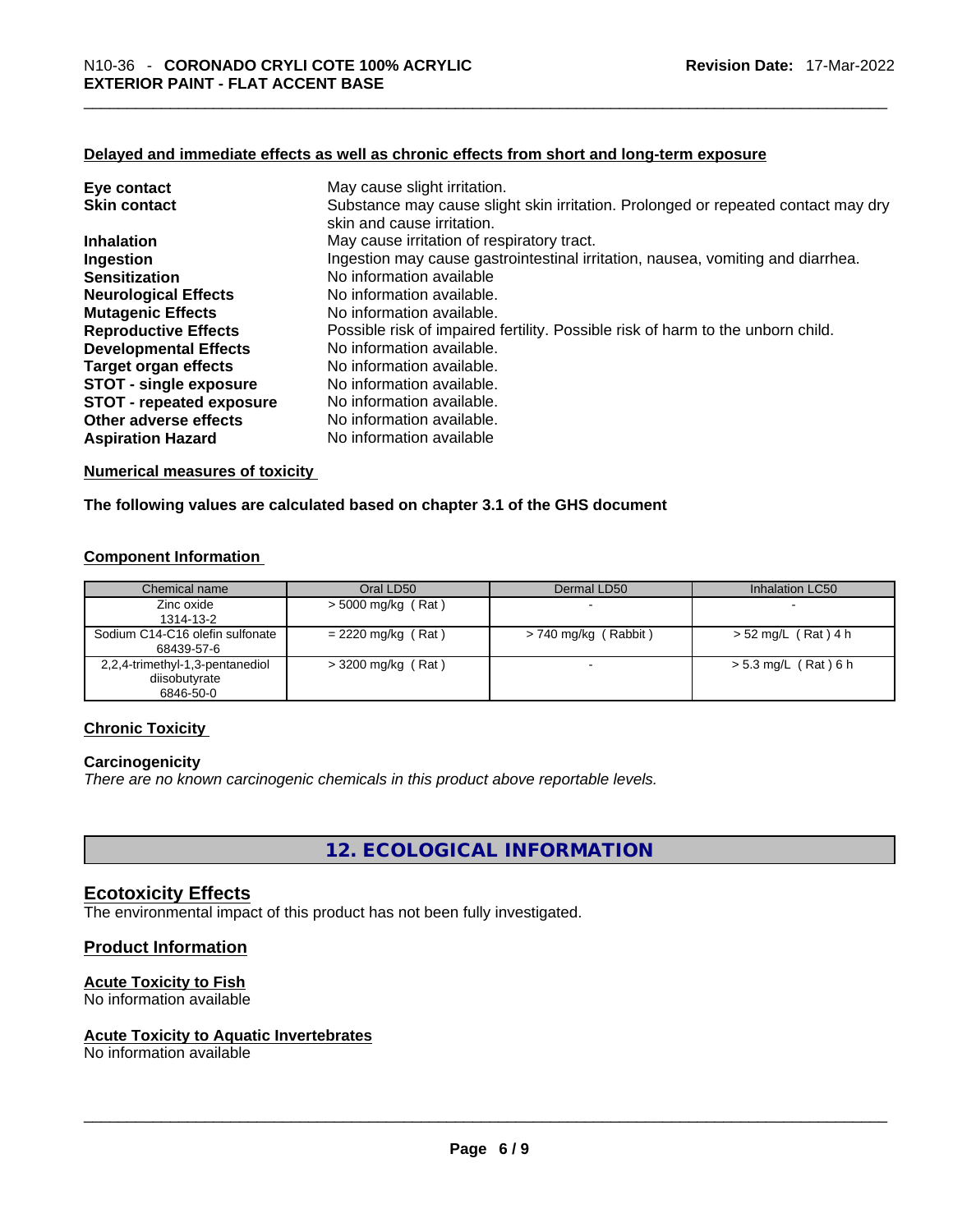## **Acute Toxicity to Aquatic Plants**

No information available

#### **Persistence / Degradability**

No information available.

#### **Bioaccumulation**

No information available.

#### **Mobility in Environmental Media**

No information available.

#### **Ozone**

No information available

#### **Component Information**

#### **Acute Toxicity to Fish**

No information available

#### **Acute Toxicity to Aquatic Invertebrates**

No information available

#### **Acute Toxicity to Aquatic Plants**

No information available

|                              | 13. DISPOSAL CONSIDERATIONS                                                                                                                                                                                               |
|------------------------------|---------------------------------------------------------------------------------------------------------------------------------------------------------------------------------------------------------------------------|
| <b>Waste Disposal Method</b> | Dispose of in accordance with federal, state, and local regulations. Local<br>requirements may vary, consult your sanitation department or state-designated<br>environmental protection agency for more disposal options. |
|                              | 14. TRANSPORT INFORMATION                                                                                                                                                                                                 |
| <b>DOT</b>                   | Not regulated                                                                                                                                                                                                             |
| <b>ICAO/IATA</b>             | Not regulated                                                                                                                                                                                                             |
| <b>IMDG/IMO</b>              | Not regulated                                                                                                                                                                                                             |
|                              | <b>15. REGULATORY INFORMATION</b>                                                                                                                                                                                         |
|                              |                                                                                                                                                                                                                           |

# **International Inventories**

| <b>TSCA: United States</b> | Yes - All components are listed or exempt. |
|----------------------------|--------------------------------------------|
| DSL: Canada                | Yes - All components are listed or exempt. |

# **Federal Regulations**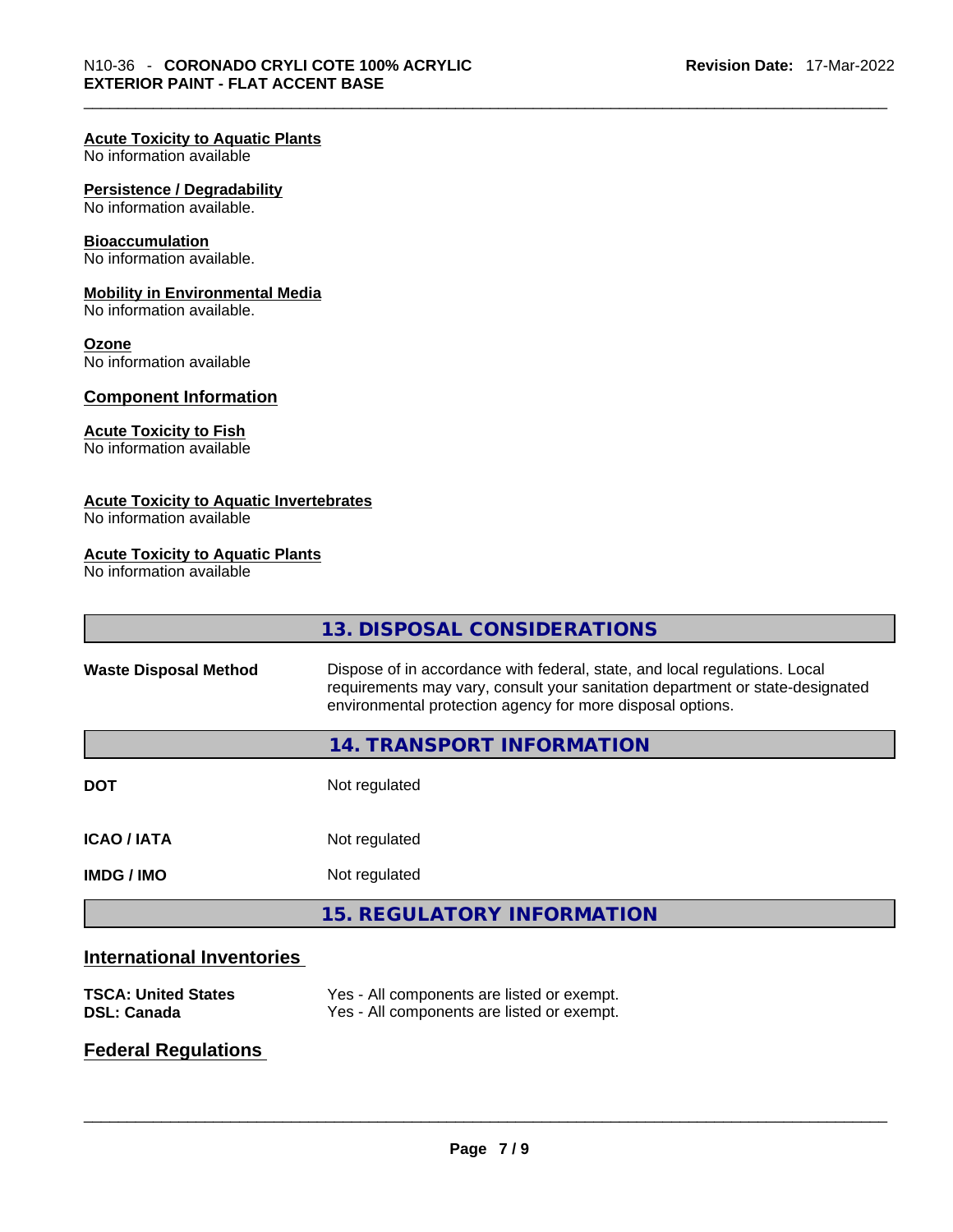# **SARA 311/312 hazardous categorization**

| Acute health hazard               | No. |
|-----------------------------------|-----|
| Chronic Health Hazard             | Yes |
| Fire hazard                       | No. |
| Sudden release of pressure hazard | No. |
| Reactive Hazard                   | Nο  |

#### **SARA 313**

Section 313 of Title III of the Superfund Amendments and Reauthorization Act of 1986 (SARA). This product contains a chemical or chemicals which are subject to the reporting requirements of the Act and Title 40 of the Code of Federal Regulations, Part 372:

| <b>Chemical name</b> | CAS No.   | Weiaht-% | <b>CERCLA/SARA 313</b>     |
|----------------------|-----------|----------|----------------------------|
|                      |           |          | (de minimis concentration) |
| Zinc oxide           | 1314-13-2 |          |                            |

**Clean Air Act,Section 112 Hazardous Air Pollutants (HAPs) (see 40 CFR 61)**

This product contains the following HAPs:

*None*

## **US State Regulations**

#### **California Proposition 65**

**WARNING:** This product can expose you to chemicals including Crystalline Silica, which are known to the State of California to cause cancer, and Ethylene glycol, which are known to the State of California to cause birth defects or other reproductive harm. For more information go to www.P65Warnings.ca.gov.

#### **State Right-to-Know**

| <b>Chemical name</b> | <b>Massachusetts</b> | <b>New</b><br>/ Jersev | Pennsylvania |
|----------------------|----------------------|------------------------|--------------|
| Diatomaceous earth   |                      |                        |              |
| --<br>Zinc oxide     |                      |                        |              |

#### **Legend**

X - Listed

# **16. OTHER INFORMATION HMIS** - **Health:** 2\* **Flammability:** 0 **Reactivity:** 0 **PPE:** - **HMIS Legend** 0 - Minimal Hazard 1 - Slight Hazard 2 - Moderate Hazard